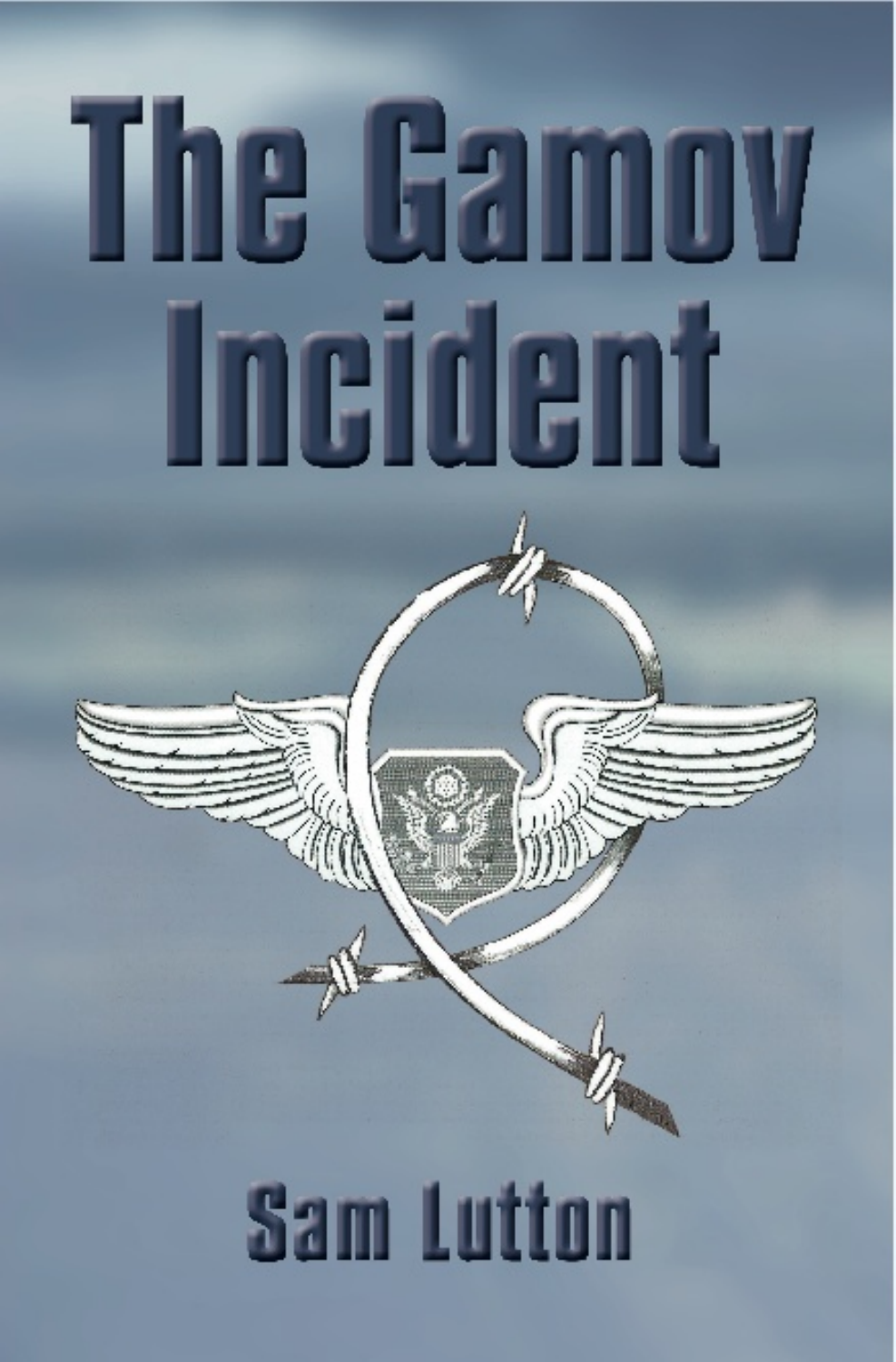

*In today's Russian Far East, an older gentleman walks into the newly opened U.S. consulate in Vladivostok and claims to be an American aviator, perhaps the lone survivor of a reconnaissance aircraft shot down by Soviet MiGs in 1954.*

## **The Gamov Incident**

### **Order the complete book from**

#### **Booklocker.com**

http://www.booklocker.com/p/books/2578.html?s=pdf

#### **or from your favorite neighborhood or online bookstore.**

**Your free excerpt appears below. Enjoy!**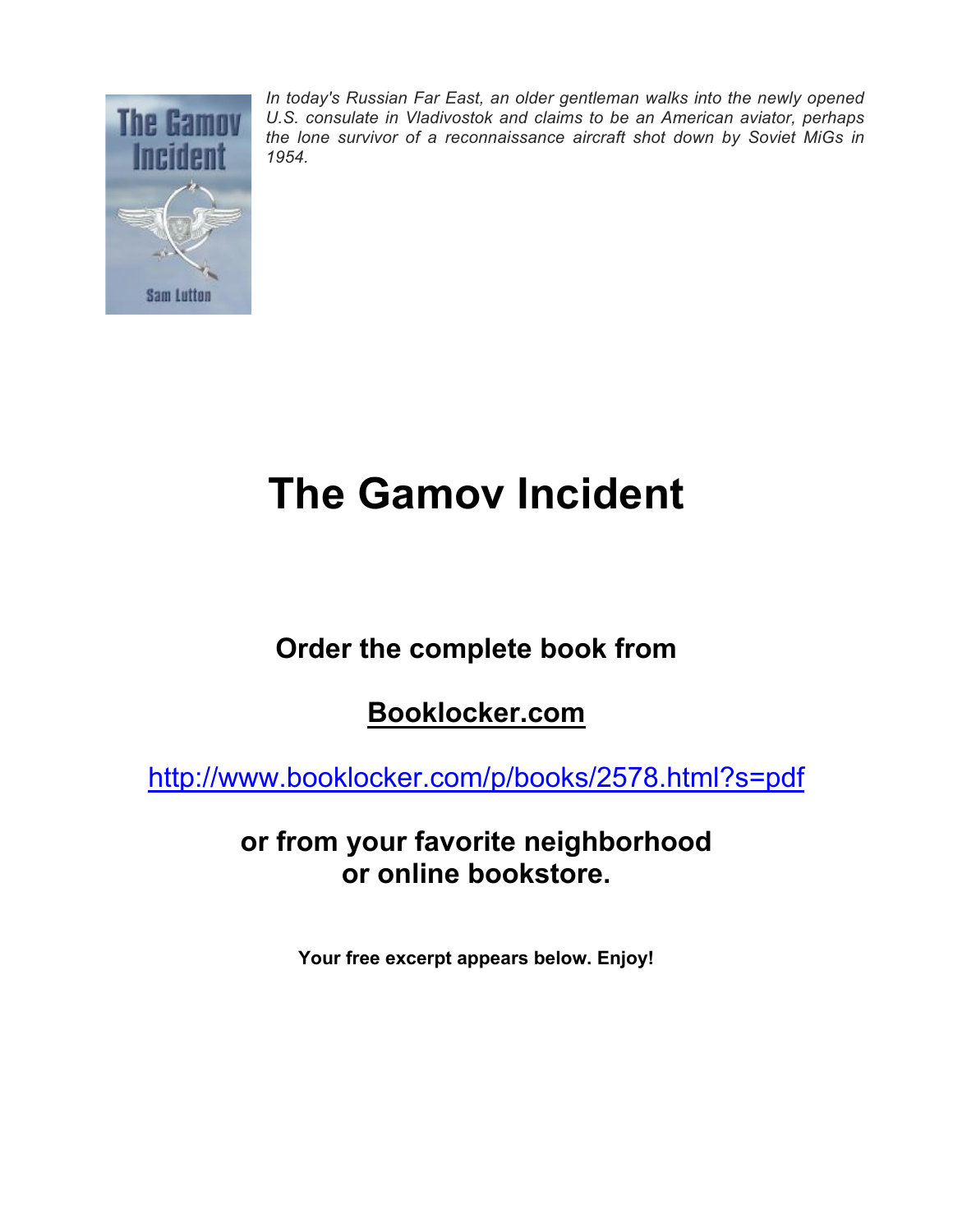### **The Gamov Incident**

**Sam Lutton**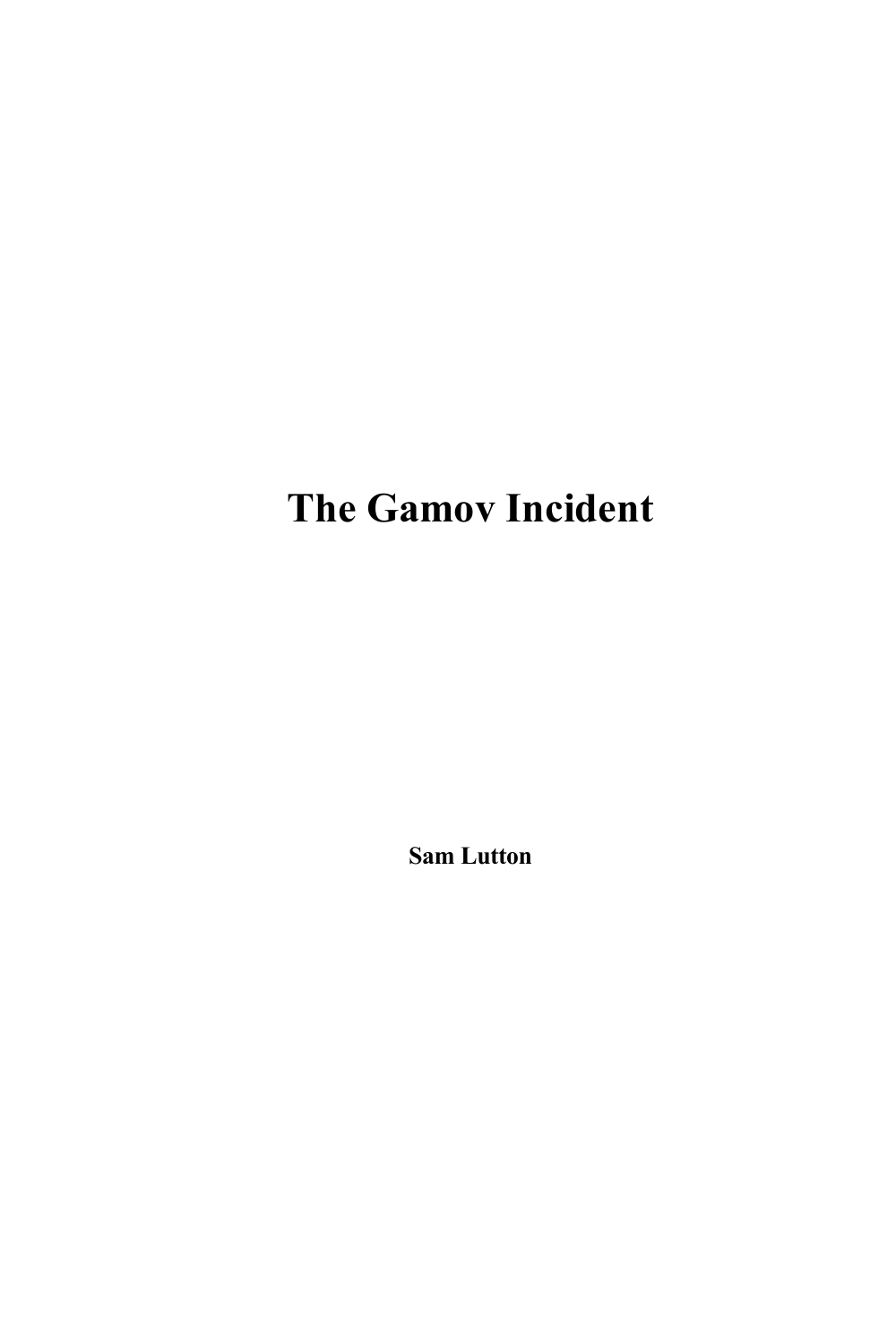Copyright © 2015 by Samuel J. Lutton

ISBN: 978-1-59113-921-8

All rights reserved. No part of this publication may be reproduced, stored in a retrieval system, or transmitted in any form or by any means, electronic, mechanical, recording or otherwise, without the prior written permission of the author.

Published by BookLocker.com, Inc., Bradenton, Florida, U.S.A.

Printed on acid-free paper.

Although based on an actual shootdown incident, this book is a work of fiction. The characters and events are either fictitious or are used fictitiously. Any similarity to real persons, living or dead, is coincidental and not intended by the author.

Booklocker.com, Inc. 2015

First Edition (Revised)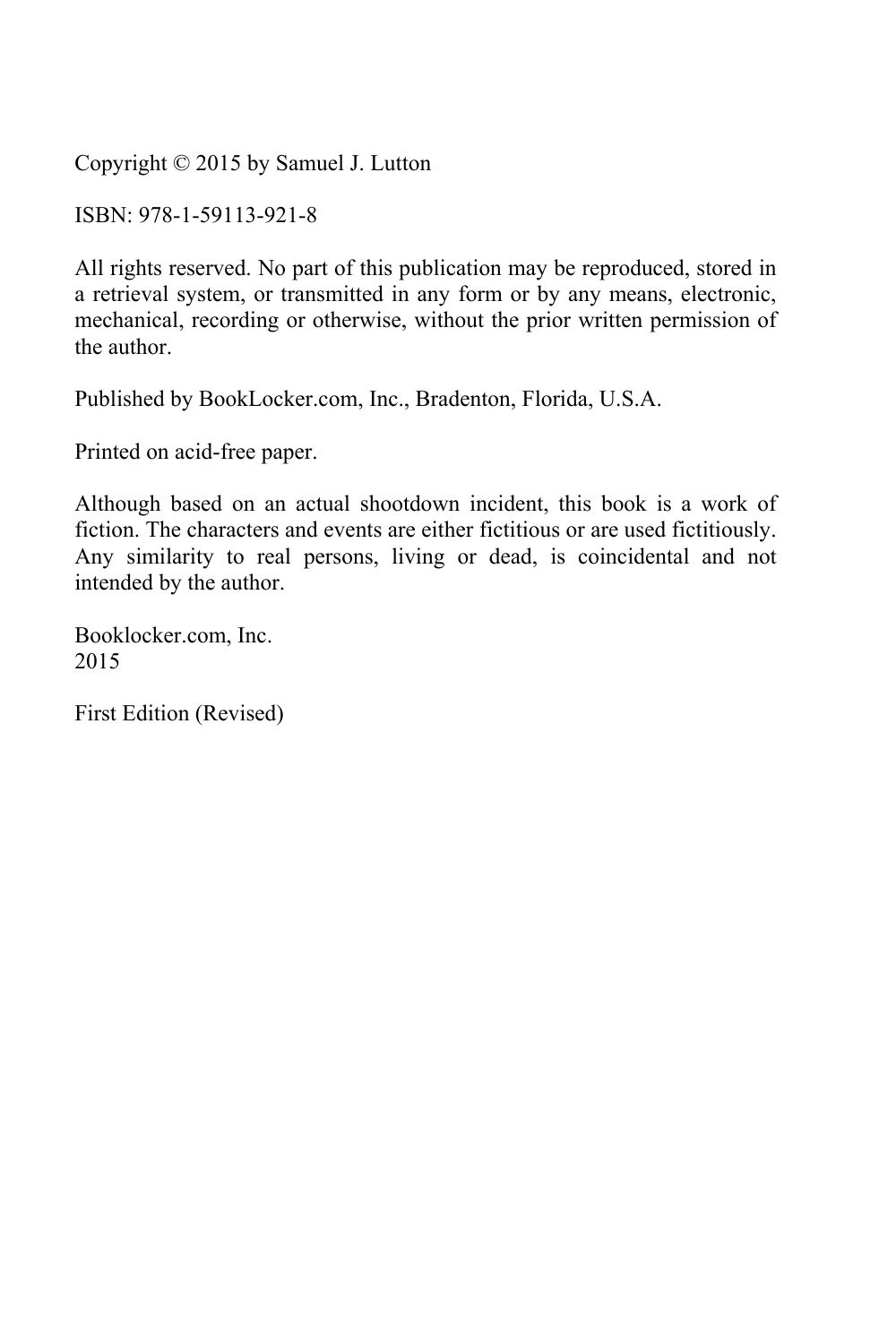#### Chapter 1

Vladivostok Russian Federation September 1992

Cody Ballantine pushed open the heavy glass door to Number 32 Pushkinskaya—a featureless redbrick building perched on the bayside slope of a long-neglected city—and strode into America's newest consulate. The temperature inside the lobby was slightly warmer than the frost-tinged air outside—an early morning chill foreshadowing the relentless approach of Siberian winter.

The Duty Officer, a fair-complexioned, thick-shouldered man in his early thirties, stood behind a waist-high reception desk anchored a few yards beyond the marble-tiled main entrance. "Good Morning, Boss," the DO said as Cody approached.

"Hello, Paul. Anything interesting happen overnight?"

The DO's expression soured, as though he had bitten into a wormy peach. "You mean here, or someplace pleasant and exciting?"

"Are you suggesting Vladivostok is drab and boring?"

Studied innocence replaced the dour expression. "Drab? Boring? Of course not. It has everything a brooding recluse could possibly want. Howard Hughes would love it."

"Howard Hughes is dead," Cody observed.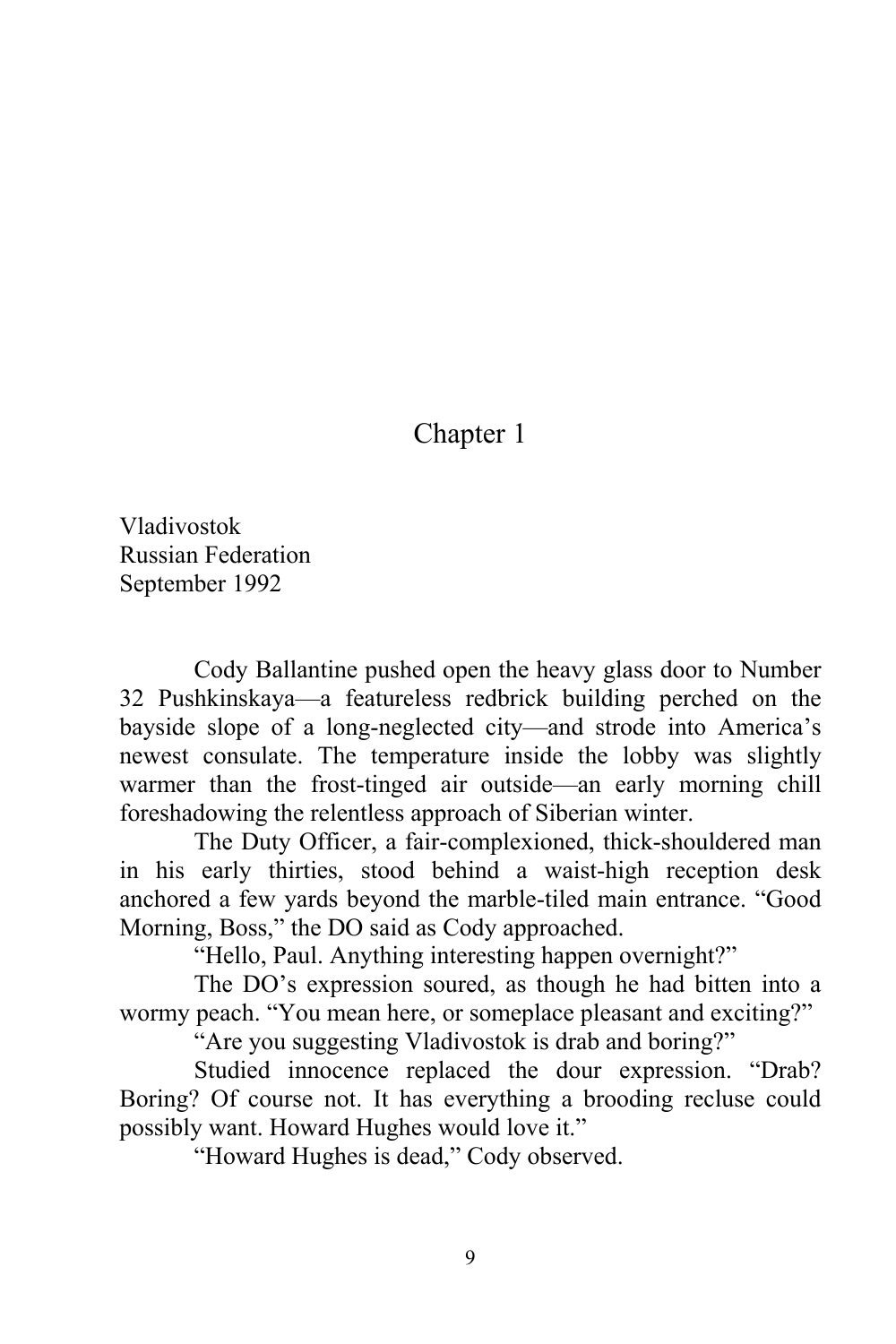"Well, there you go."

Cody stepped into an elevator and pressed the numeral '3'.

Although he would never express it outwardly, Cody shared the DO's gloomy point of view. Except for the *Vory v Zakone* organized criminals who operated a thriving black market—the largest city in the Russian Far East would never challenge Europe's grander capitals for intrigue, architectural elegance, or political duplicity. Among Cody's associates in the CIA, Vladivostok and the phrase 'small potatoes' were synonymous. His recent banishment to a desolate outpost in a far corner of Russia offered one last chance to revive his moribund career—or perhaps end it. As far as Cody was concerned it did not matter which of the two occurred, a bothersome fact he would likewise keep to himself.

The elevator doors slid open and Cody turned left down a wide corridor. He paused in a small reception area expecting to find his assistant, but Phyllis was nowhere in sight. Coffee dribbled from the machine into a Pyrex pot, filling the air with freshly roasted Arabica.

He unlocked his office door and stepped inside. The telephone Message Waiting light blinked impatiently, filling the dimly lighted room with an intermittent ruby glow. He flicked on the overhead lights and hung his overcoat in the closet. Then he visited the coffee maker, filled a porcelain mug and added a dribble of fresh cream.

Armed with morning brew, Cody settled himself behind the desk and took a careful sip. It was, as usual, perfect. He set the mug on a coaster, picked up the telephone, keyed his access code, and then listened to the message.

*"Hi, Cody. Al Jensen here. It seems the Company has finally recognized true talent and posted your sorry ass to Siberia, metaphorically and* actually*."* The Moscow station chief's goodnatured chuckle echoed from the handset. *"All kidding aside, most of us have screwed up at one time or another. It's the unfortunate consequence of what we do for a living. You are not the first guy to stub his toe in the Balkans and you won't be the last. There's something spooky about that part of Europe—pun intended. Anyway, give me a call if you want to chat about the New Russia, or anything*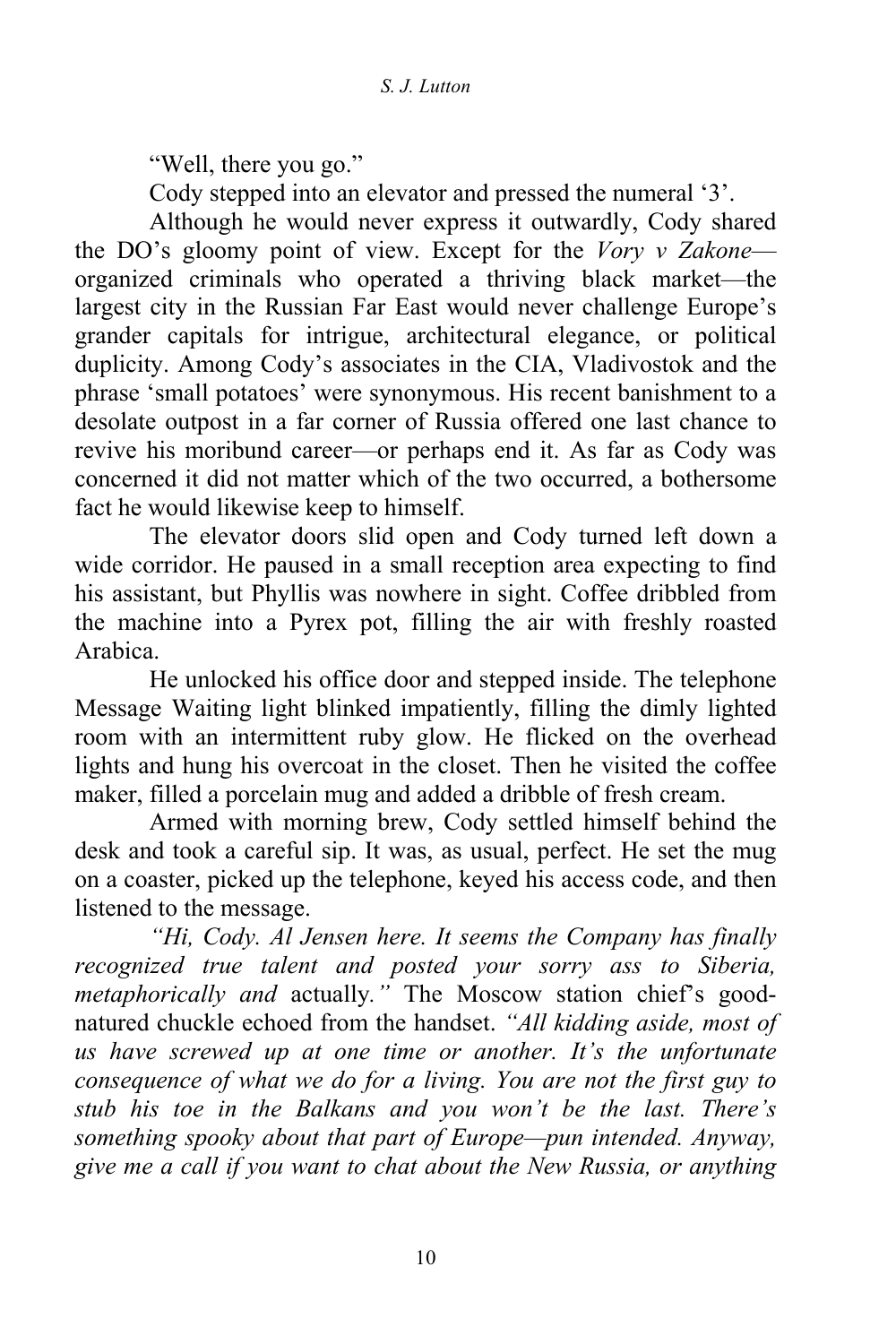*else for that matter. You might also want to think about King Solomon's advice. Meanwhile, keep your dobber up."* 

The recorder stopped and the red light blinked out. He replaced the handset and sipped more coffee.

Cody's precipitous fall from grace four months ago still provided grist for the Agency's gossip mill. Most field agents, including Al Jensen, truly sympathized. However, as one might expect, the majority of Langley's stay-at-home careerists quietly welcomed the potential elimination of a professional rival. Their bogus commiserations reinforced Cody's belief that deception and hypocrisy were easily acquired human traits, especially in an organization that valued expertise in those unsavory but oftennecessary practices.

He felt himself slipping into a cynical mood, a mental state that occurred with greater frequency these days, a sure sign he might be losing his edge. Cody found this troubling. Wallowing in self-pity was a pathetic exercise, a loathsome practice he abhorred. Winning and losing were normal outcomes of his profession. As the saying went: *Some days you eat the bear; some days the bear eats you.* In Bosnia, the proverbial bear had feasted on Fricassee of Cody Ballantine.

Al Jensen's reference to the Aramaic inscription etched inside King Solomon's golden ring was a reminder that victories and defeats were transitory—and often illusory. The biblical king's words, advice first brought to Cody's attention by the same Al Jensen, initially a mentor and now one of his few friends, emerged from memory: *This too shall pass*.

Well, maybe it would, and maybe it wouldn't.

He pushed those thoughts aside, checked his Breitling chronograph and subtracted seven time zones. It was two A.M. in the Russian capitol, a six thousand mile westward journey along the Trans-Siberian Railway. He made a mental note to return Al's call later in the day.

The intercom buzzed and he lifted the handset. "Good morning, Phyllis."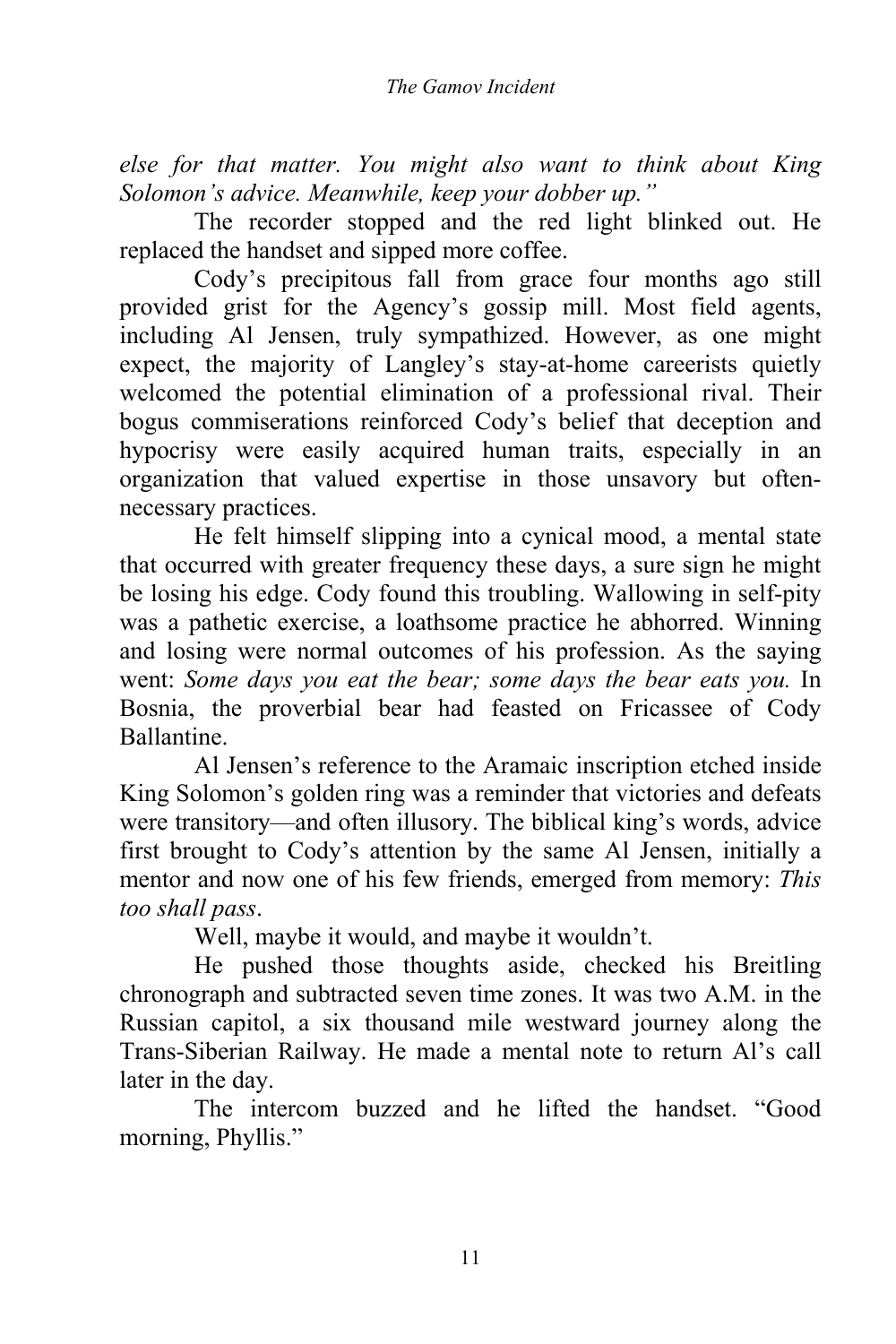"How did you sneak by me, Cody? I left my desk for ten seconds<sup>"</sup>

"Oh, you know. Stealth, guile and some other stuff I'm not supposed to talk about."

"Yeah, right. Why do I bother to ask? Anyway, Paul is on line one."

"Thanks, Phyllis."

Had the Duty Officer remembered something? Cody pushed a lighted plastic button. "What's up, Paul?"

"Sorry to interrupt your morning coffee, but there's a gentleman in our lobby, a stranger who's not on the Authorized Visitor list. He insists on speaking with the Consul General."

"And you called *me* because…" Cody let the question dangle.

"Mr. Zane said you should handle this."

Unlike the banished CIA officer, Consul General Whittier Hancock Zane considered his Vladivostok posting the crowning achievement to a long career in America's Foreign Service. One's perspective, Cody mused, was indeed a matter of one's personal situation.

"I see," he replied. "And why did Mr. Zane say that?"

"First, he was on his way to a meeting. Second, he said the situation appeared to be something you ought to handle."

"Really? What exactly does our gentleman visitor want?"

"He won't say. Not to me, that is."

Cody felt his internal warning light switching to a higher intensity, a psychologically wary status a notch or two below maximum. "Who is this guy, Paul? Does he have proper identification?"

"Yes, he does. His papers ID him as Andrei Danilov, a Russian citizen."

Cody sensed hesitation—a reluctance to volunteer extraneous information—and wondered whether the DO was another hapless exile, perhaps condemned to vile durance for excessive chattiness.

"What else did he tell you, Paul?"

"The gentleman claims to be an American citizen, one who arrived here under unusual circumstances."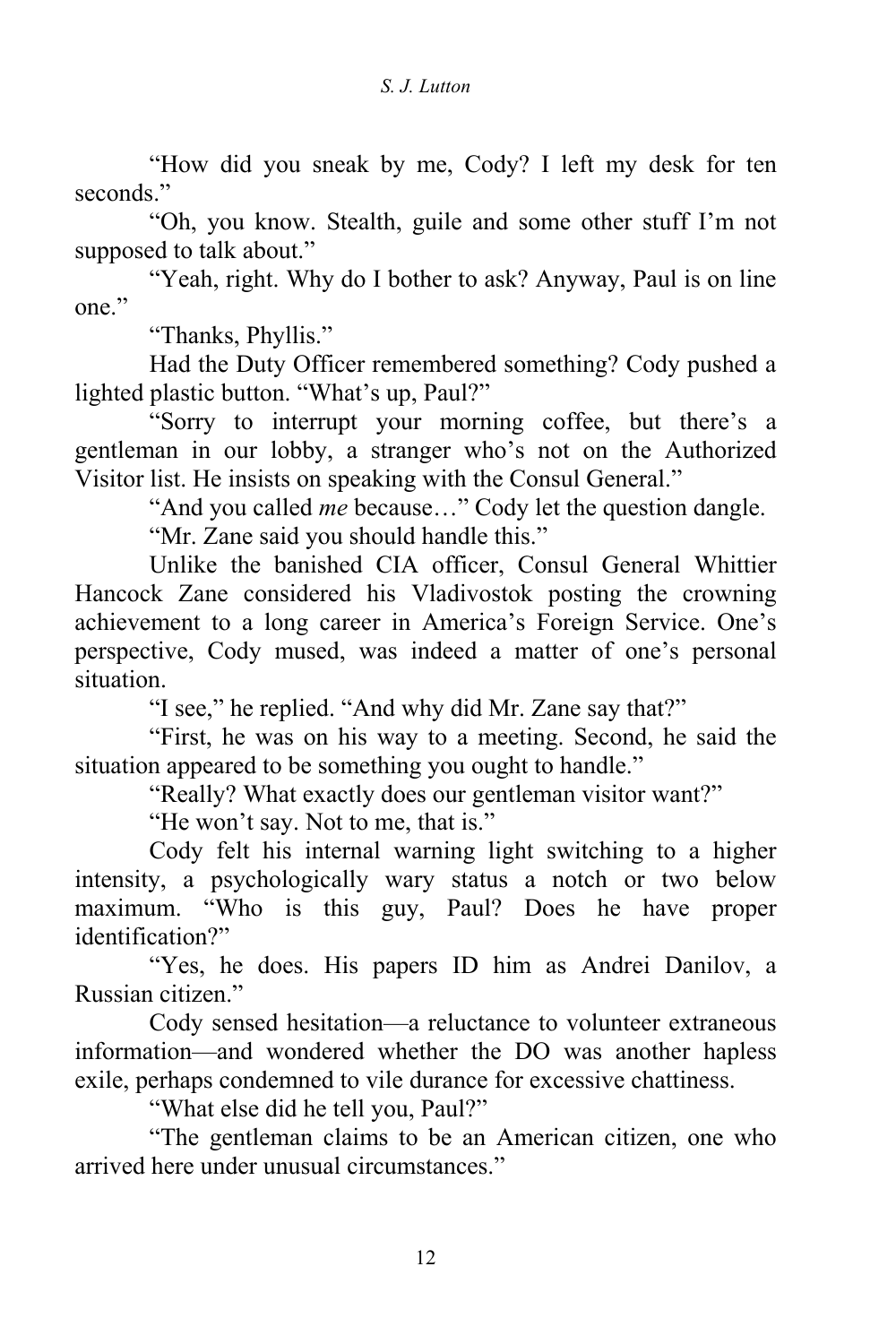Cody's grip tightened on the handset, then relaxed. "And what do you suppose that means?"

"I have no idea. Mr. Danilov is unwilling to convey anything additional at this time."

Cody did not respond immediately. Memories of his recent Balkan assignment and the terrible calamity arising from bad judgment and misplaced loyalty came to mind. He toyed with the coffee mug while he considered possibilities.

An American citizen with Russian ID? …in Siberia? How could that be?

Because Vladivostok served as home to the Russian Navy's Pacific Fleet, the Soviets had closed the aging port city to all nonresidents and foreigners for more than thirty years.

In light of the Soviet Union's collapse, that particular Cold War restriction no longer applied. The once-formidable USSR was dead, a victim of self-inflicted economic and social wounds. The city's reopening signaled a major shift in the political atmosphere.

Could this 'gentleman' be a deep cover agent seeking refuge? Cody doubted it. Other than covert operatives already in place, he had no information regarding additional clandestine assets in this part of the world. On the other hand, a nasty little scheme perpetrated by the discredited but still mischievous KGB wasn't out of the question either.

After a moment he said, "I'm coming down, Paul. Please escort Mr. Danilov to the visitor's conference room and keep an eye on him."

"Will do."

He broke the connection and buzzed Phyllis. She picked up immediately.

"Is Colonel Butler in his office?" Cody asked.

"Yes, I believe so."

"Please have him meet me near the first floor elevator."

"You mean right now?"

"Sooner, if possible."

"I'll track him down."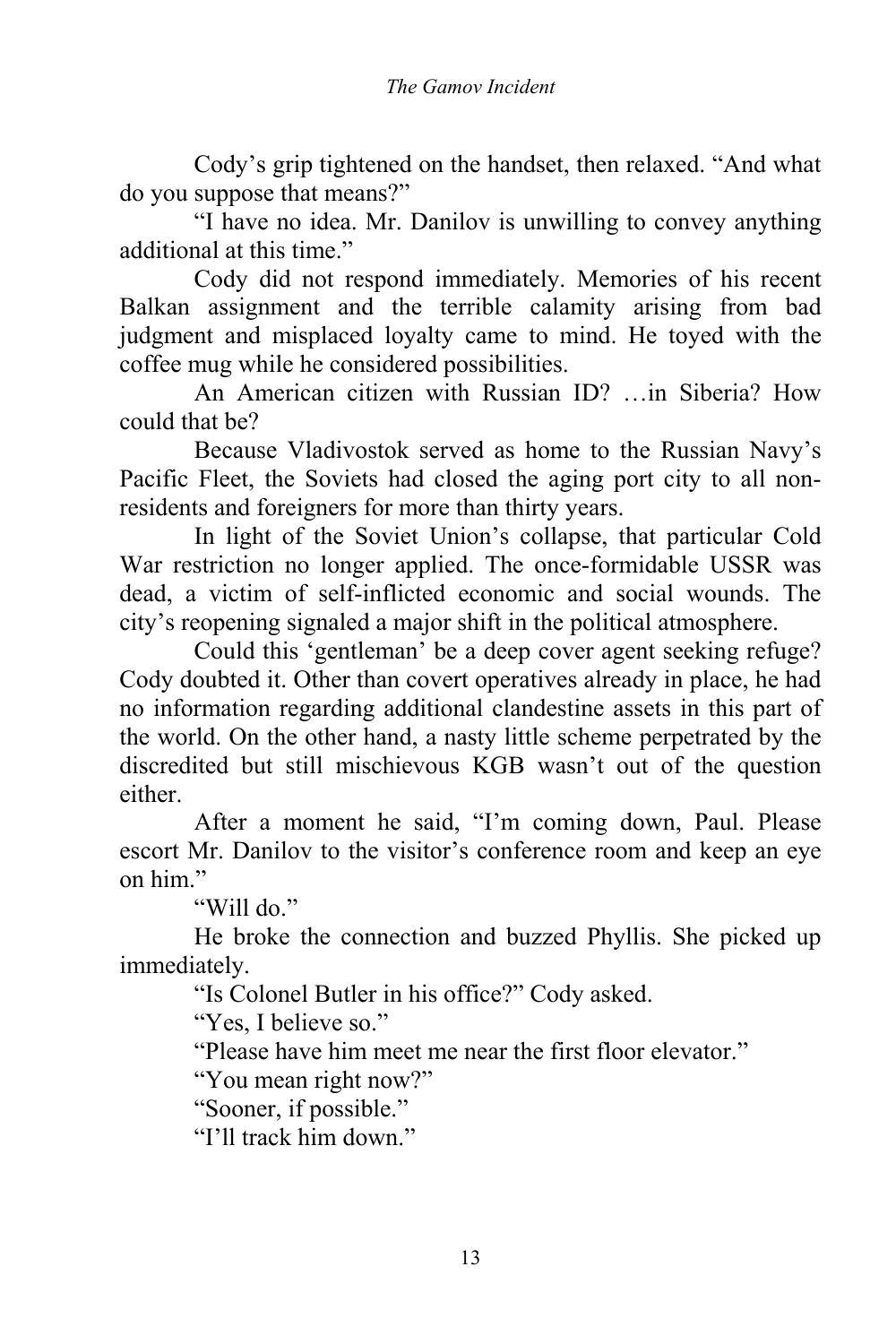Five minutes later, Cody approached the conference room accompanied by the military attaché, an Air Force lieutenant colonel. Like Cody, Butler wore a worsted wool Navy blue suit, a buttondown collared white shirt, and regimental striped tie. Although similar, their neckties did not match exactly. Cody found that happenstance mildly comforting.

The DO, similarly attired, stood beside the door. "Mr. Danilov is waiting inside," he confirmed. "Other than a thick document stashed inside a briefcase, the gentleman is clean."

"Thanks, Paul," Cody replied. With enormous effort, he restrained himself from making a derisive 'Three Musketeers' remark. Instead, he silently vowed to retire his Navy blue suit. Or perhaps burn it.

The Duty Officer headed back toward his station in the lobby.

Cody stepped into the oak-paneled conference room trailed by the attaché. Andrei Danilov stood facing the picture window, his posture erect, arms folded across his chest. Beyond the window, Golden Horn Bay glittered in weak autumn sunlight.

A heavy gray overcoat and matching fur cap lay across one chair. Nearby, a fat leather briefcase squatted beside the conference room table. Danilov turned, dropped his arms and smiled politely. Cody studied his unexpected guest.

If one ignored the mediocre Russian-made suit and shoes, Danilov did indeed project a gentleman's demeanor. Neat and cleanshaven, his clear brown eyes reflected guarded intelligence, like those of a chess master facing a highly rated opponent. The suit and shoes, although pressed and shined, contrasted with the imported cotton shirt and patterned silk tie, evidence Danilov shopped restricted access stores or had black market connections; perhaps both. Overall, his appearance and manner were those of an alert, moderately prosperous senior citizen.

"Good Morning, Mr. Danilov. I am Cody Ballantine, the Consul General's personal envoy. And this," he nodded toward the Air Force officer, "is Mr. Butler, my associate." Not exactly the complete truth, he reflected—maybe not even close, but good enough for the time being. "Mr. Zane is engaged in another matter and regrets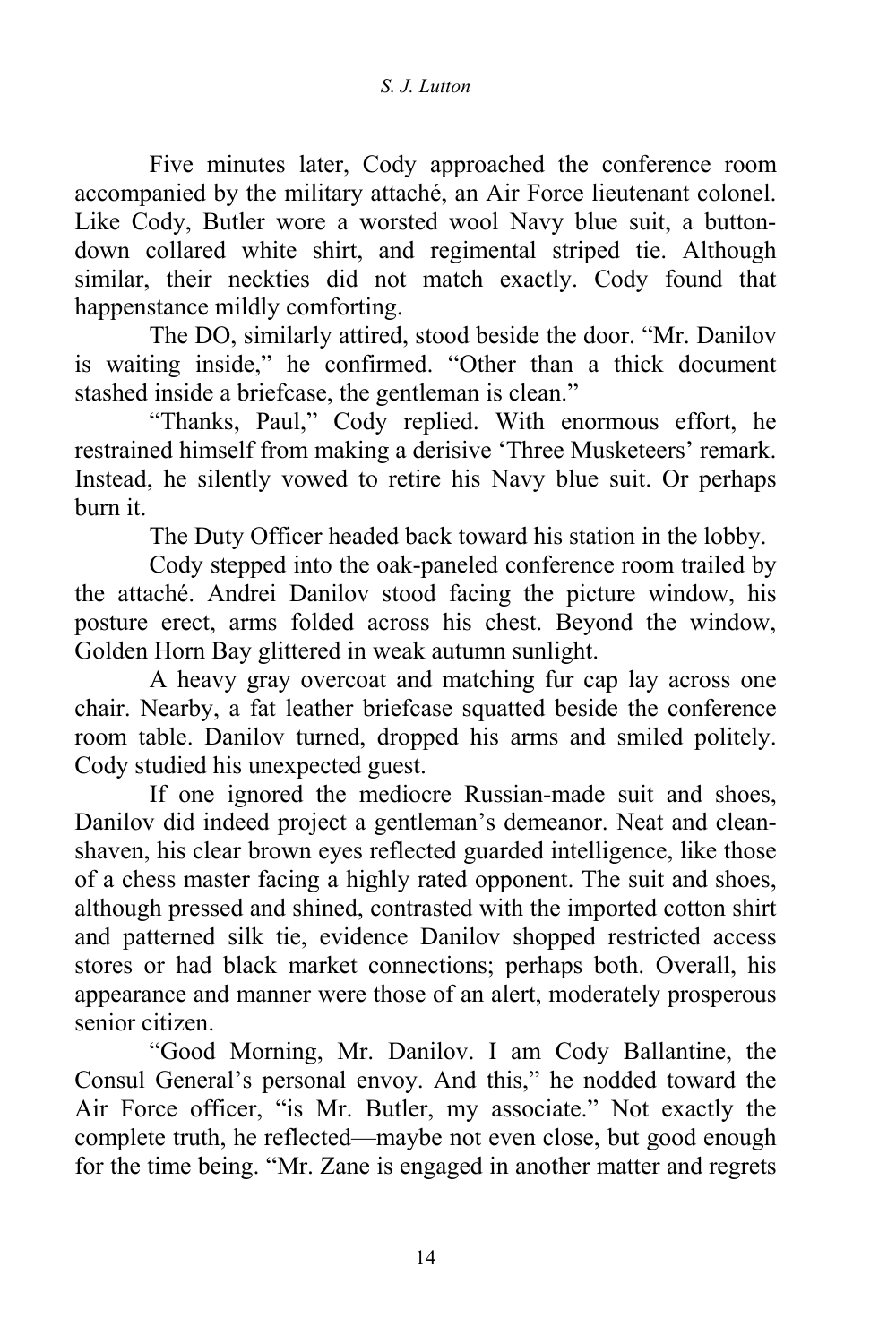his absence. Rather than have you wait, he asked me to represent him"

Danilov nodded, apparently satisfied with the explanation. "Then I bid you good morning, gentlemen." His smooth, resonant voice lacked the thick, easily identified Slavic accent. "And thank you for seeing me without an appointment."

The courteous reply notwithstanding, the old man followed Cody's example and did not extend his hand in greeting. That was noteworthy. Offering to shake hands when his American host did not might seem obsequious, thus placing the Russian at a psychological disadvantage. It was an interesting facet to Danilov's frame of mind.

"Not at all," Cody replied. "How might we be of service?"

"Before we get into that," the Russian began, "if you don't mind, may I confirm your identities, please?"

"Is that supposed to be a joke?" Colonel Butler said. The attaché's voice carried a slight edge.

Danilov's apologetic tone seemed genuine. "I understand your indignation sir, and please forgive my bad manners, but allow a cautious old man this small courtesy."

Butler looked at Cody and raised an eyebrow.

The question was unexpected but Cody maintained his composure. "Mr. Danilov," he said. "May I first see your papers?"

"Certainly." Danilov produced a small booklet from an inside jacket pocket.

Cody scanned the passport-sized document. The photograph revealed a much younger Andrei Ivanovich Danilov. His hair, still thick, was much grayer now. Cyrillic text on the opposite page contained personal information. Assuming his papers were authentic, Danilov was sixty-three years old.

"I see you live in Ussurijsk," Cody said.

"Yes, I have an apartment on Blyukher Prospekt, easy walking distance to my employer."

"Which is?"

"The Primorski Agricultural Institute."

"Do you teach there?"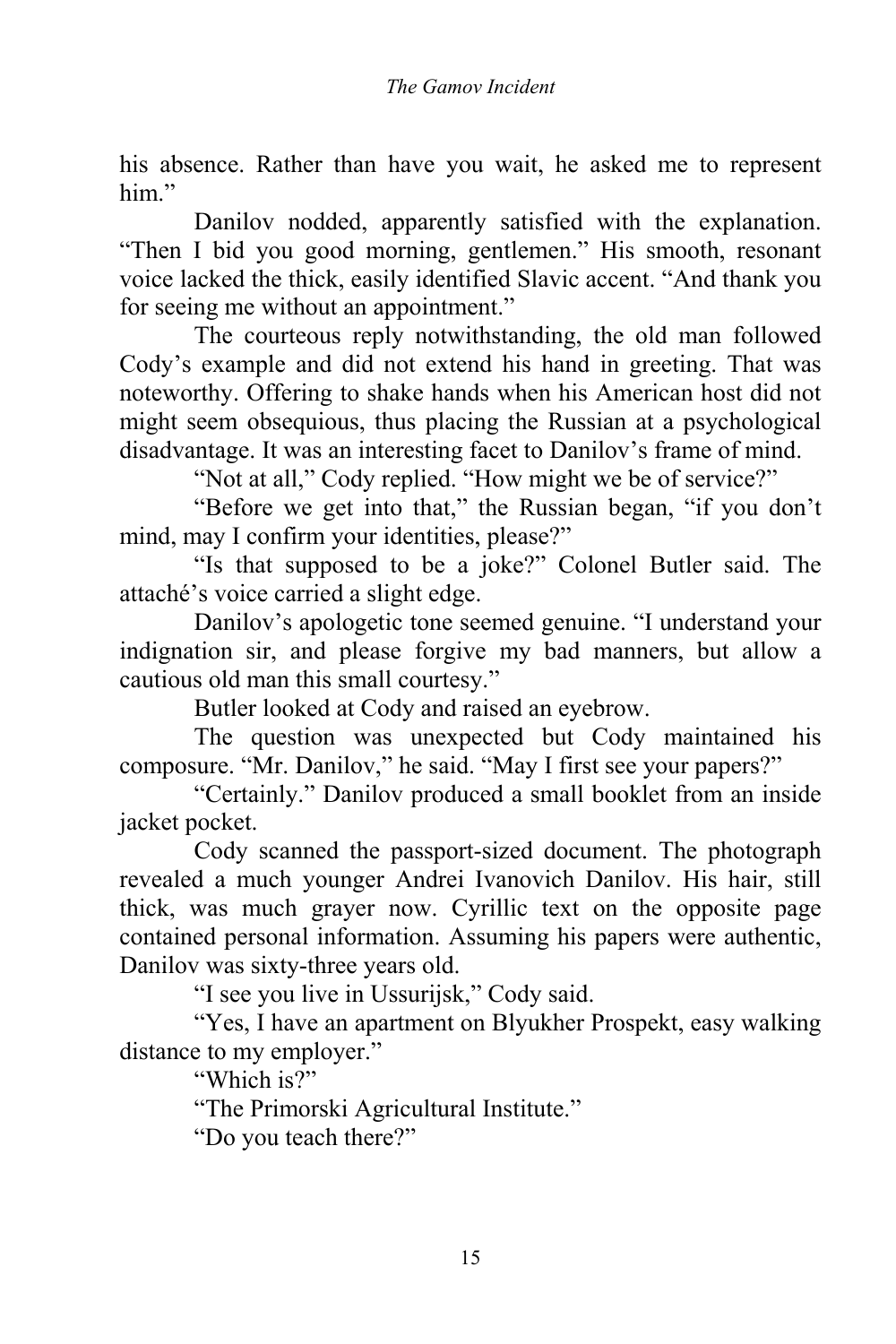Danilov shook his head. "I work as a linguist for the Institute's Department of Agronomy. I translate agricultural textbooks, journals and research papers from English to Russian."

That might explain the man's excellent pronunciation and vocabulary. "Do you enjoy your work?" Cody asked.

"I find it interesting and challenging."

Cody returned the identification. "How so?"

"For the most part, scientists and researchers rarely seek to inform the general population of their findings. Instead, they write to impress each other. The harder they try, the less coherent they become. I often restructure their prose to better explain what they actually mean."

Cody suppressed a smile. His visitor possessed intelligence *and* a wry sense of humor, character traits common among many Russians. "I see. Well, you've traveled a long way this morning, haven't you?"

"Indeed. One hundred and ten kilometers along the Trans-Siberian Railway is a great distance. Vladivostok, as the train conductors say, is the end of the line. Perhaps that phrase may prove accurate for other things as well."

The Russian's words seemed carefully chosen, the inflections deliberately applied. Was he alluding to a hidden past or an uncertain future? Cody's earlier belief, that Danilov was *not* an American deep cover agent, began to waver.

Colonel Butler, obviously impatient with nuance and philosophical small talk, pressed the issue. "How might we assist you, Mr. Danilov?"

"First, your credentials please."

"Of course." Cody offered his ID. After a slight hesitation, Butler followed suit.

Danilov tilted the laminated plastic cards against the fluorescent lighting, his eyes lingering on the diplomatic identification. "Thank you, gentlemen. I appreciate your indulgence." He returned the cards.

Despite his long-cultivated professional deportment, Cody found it difficult to conceal his growing interest. Danilov seemed to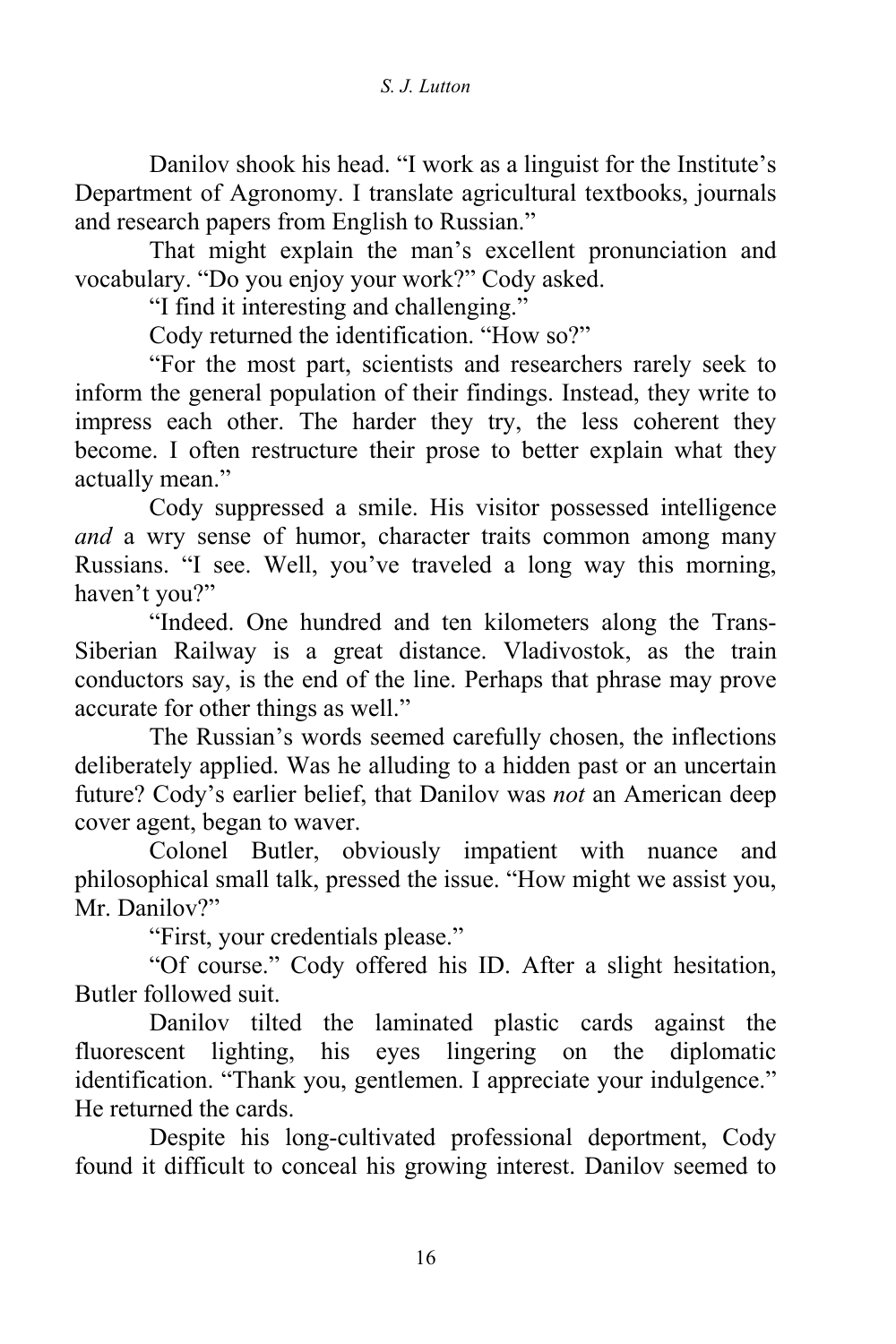exude *substance*, a hard-to-define quality Cody immediately recognized. Not exactly an aura, he supposed, but something similar. The word 'gravitas' came to mind, and experience taught him that such men warranted careful scrutiny. He said, "At the risk of repeating ourselves, what can we do for you, sir?"

Danilov responded with a slight downturn of his lips. Quiet resignation flickered across the Russian's face followed by a look of determined reluctance. It seemed as though the old man had no choice but to commit an irrevocable act. Finally he said, "Mr. Ballantine, please be advised that my name is not Andrei Danilov. I am, in fact, a native born American citizen."

"So the Duty Officer told me." Cody nodded toward the leather briefcase resting on the floor. "I presume you have convincing evidence that you wish to present?"

"I do, but it is not in my valise."

"I see. Then what are you offering as proof?"

"Only the truth."

"Candor is a wise approach, especially when accompanied by reliable documentation."

"Mr. Ballantine, such documents exist, I assure you, but they are not in my possession."

"Oh? Then where are they?"

"In the United States, presumably hidden away and moldering in some dusty archive."

Cody noted Danilov's word choice: *archive*, a repository for older, perhaps historically relevant documents, rather than *file*, a term generally used to delineate records that are more current. Was that another subtle reference to his past?

"We can look into that," Cody said, "and we shall, once you provide us with some basic information."

"I understand."

"You told the Duty Officer you arrived here under unusual circumstances. What, exactly, does that mean?"

Danilov's resigned expression gave way to firm resolve, as though he had struggled with difficult questions before reaching a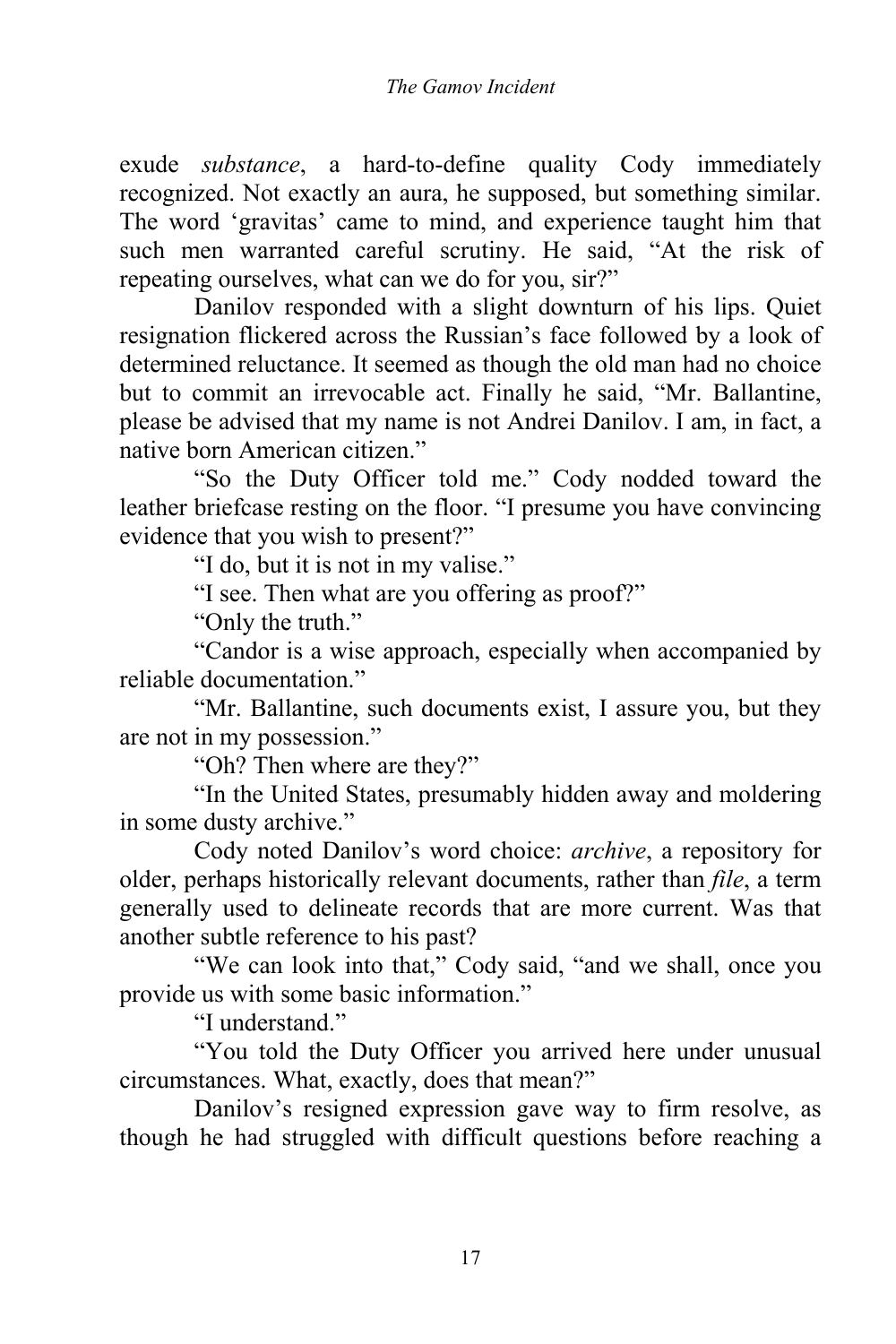decision. Now, apparently committed, he seemed to grow taller, an unexpected transformation Cody found mildly disconcerting.

"I was—am—Captain Andrew George Thompson, United States Air Force, serial number 45935A." His eyes strayed for a moment to Butler, who did not respond. Danilov continued: "On August 3, 1954, Russian MiG fighter planes intercepted, fired upon, and destroyed my electronic surveillance aircraft, a four-engine RB-50 manned by fourteen crewmen. The attack occurred in international airspace, approximately fifteen miles south of Cape Gamov, over the Sea of Japan. That incident happened thirty-eight years ago last month."

He paused and his face clouded for a moment as though bewildered. Then his voice softened to a disbelieving murmur. "Thirty-eight *years*? How is that possible?"

In the brief silence that followed, Cody sensed that Danilov's mind was somewhere else, perhaps visiting a bizarre universe where the past folded itself into the present; where one's future became knowable and terrifying and unchangeable—a madhouse of asynchronous realities from which there was no respite or escape.

The old man's eyes refocused and he fixed Cody with a granite stare. "Sometimes, what life demands of us is difficult to accept, yet what I say is true. It now appears history and circumstances have given me an opportunity to return home and perhaps correct the official record."

From the corner of his eye, Cody saw Butler's lips compress into a thin line. The next questions were obvious. Cody spoke to his guest: "Your aircraft had a crew of fourteen? Are there others like you?"

"Perhaps, but I cannot be certain. Including the gentleman out front, you three are the only Americans I have spoken with since my capture."

Cody, unsure how to proceed, stalled for time. "I see. Well, as you might imagine, I have no knowledge of that specific event, Mr. Danilov<sup>"</sup>

A true statement, Cody admitted, but he also knew that incidents between Russian and American aircraft had been a common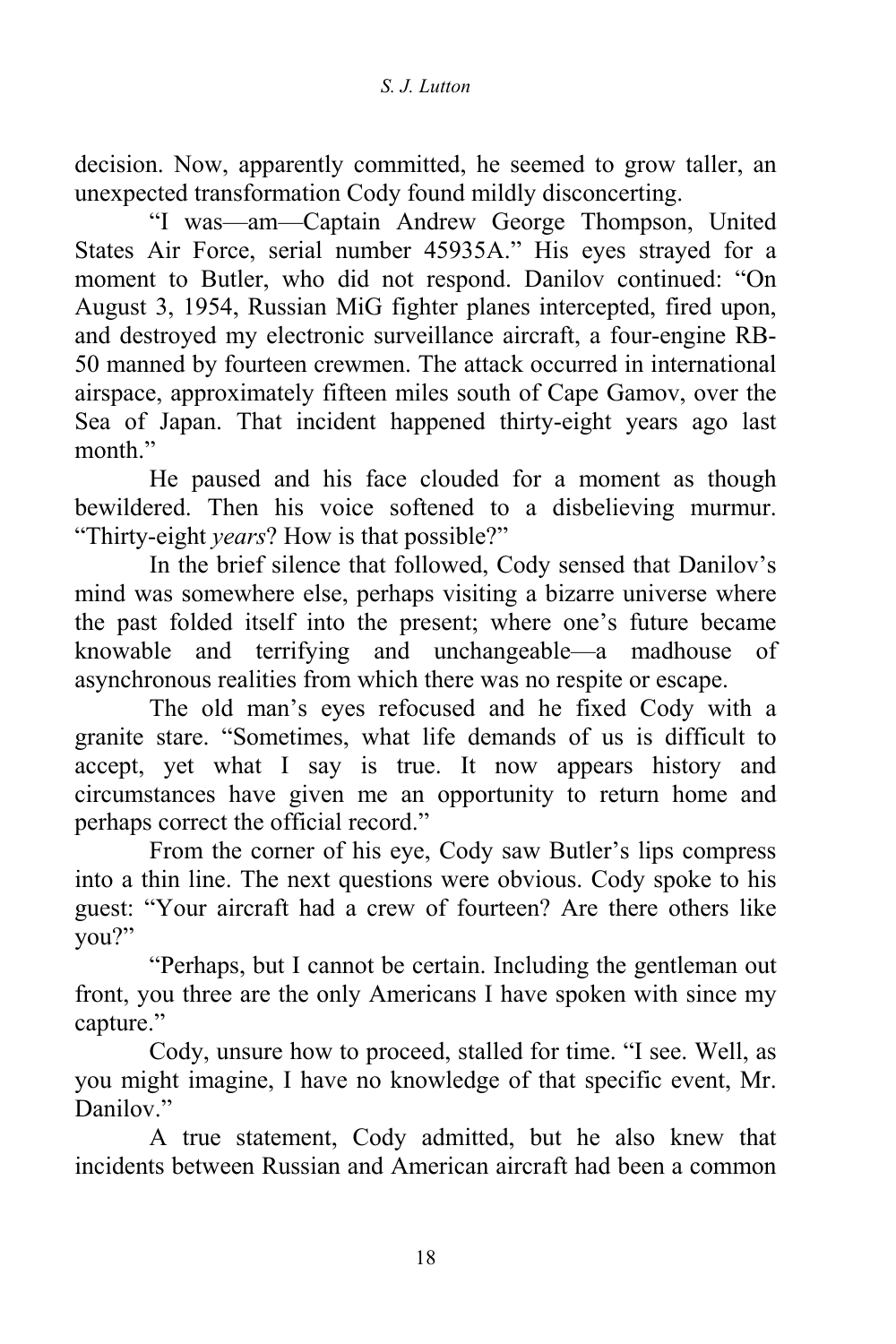occurrence during the Cold War. Colonel Butler, who might have more knowledge about such events, remained silent, thus allowing the CIA officer to lead the discussion, a courtesy Cody appreciated. What he did *not* want, at least at this moment, was the attaché to confirm or corroborate any of what Danilov claimed.

"I am Drew Thompson," Danilov insisted. Then a halfsheepish expression creased his face. "I have not spoken that name in a long time. Nevertheless, it *is* mine."

"With all due respect sir," Cody said, resuming his original line of inquiry, "we require a bit more than your word. Do you have any kind of reliable evidence to substantiate your claim?"

Danilov extended both hands, palms up. "I have these. Take my fingerprints. I presume the consulate has such facilities. Send them to Washington. Check them against archival records. You may also take x-rays. I lost two molars and acquired several more fillings—stainless steel of course—but dental records, along with fingerprints, will verify my identity beyond doubt. Do you agree?"

Cody's mind raced. What in hell was going on here? Danilov looked healthy and affluent, the antithesis of the bedraggled Russian citizen. How could an American military officer survive and prosper for nearly *four decades* in Russian captivity? Had he compromised himself? Were there others like him? Finally, and perhaps more interesting, what was he carrying in that damned briefcase—*valise*? Cody's thoughts leaped beyond the present.

If Danilov was indeed a captured, uncompromised American airman and his ordeal became known—as it surely would—then public outrage would be difficult to contain. No amount of *glasnost*, the improved atmosphere between the United States and grudgingly democratic Russia, could diminish America's compassion for soldiers who suffered captivity while serving their country. Likewise, there were the families of those servicemen who remained unaccounted for—relatives who stubbornly held out hope for missing husbands, fathers, sons, and brothers.

Although Cody felt growing anticipation, bitter experience and long hours of training tempered his enthusiasm. He thought about all those courses and seminars in behavior analysis—ideas rooted in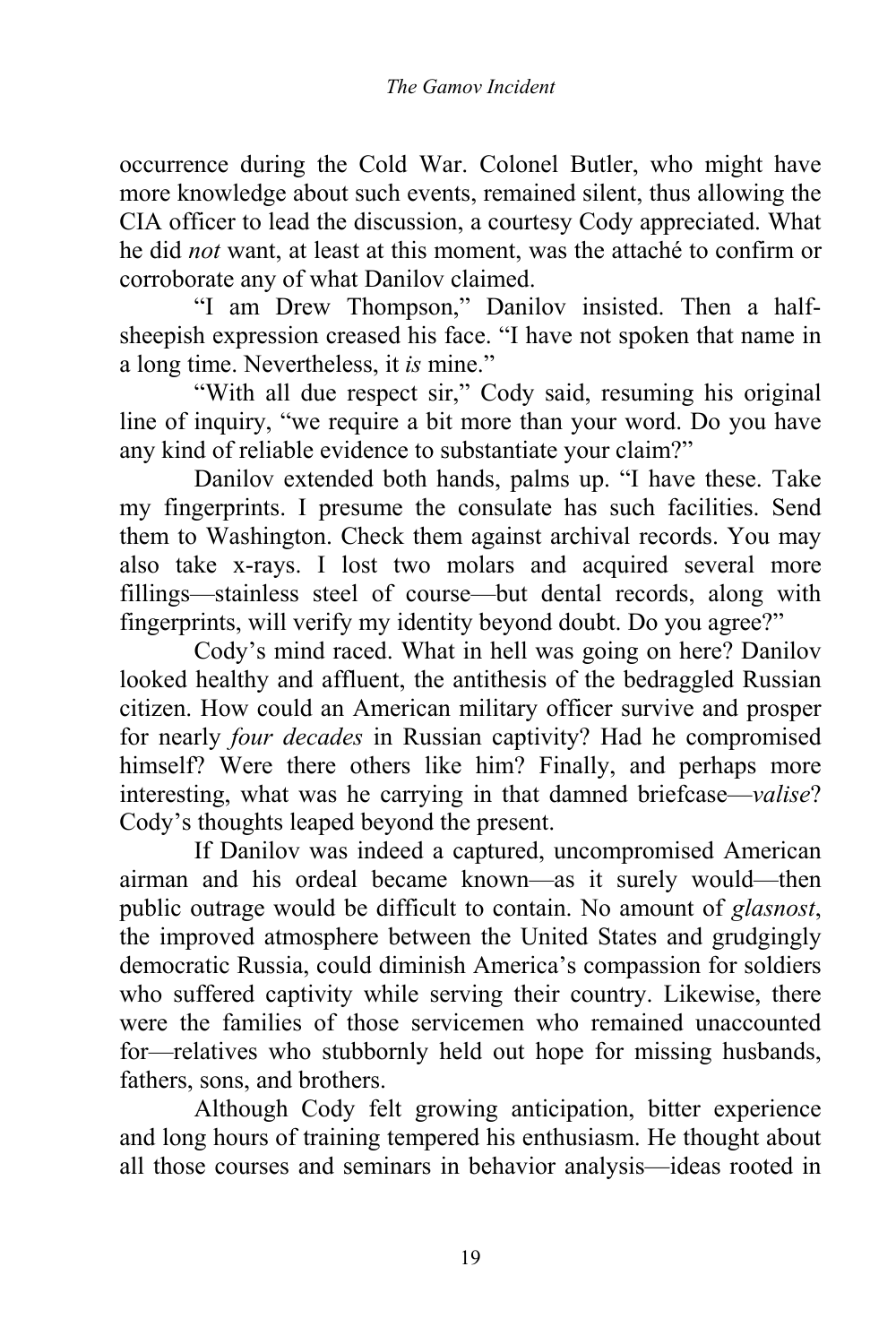the teachings and philosophy of one Jack Paraday: a late, sorely lamented CIA interrogator and lecturer.

"Every human being is capable of lying," Paraday once told a small audience of Agency operatives, one of whom happened to be Cody. "Whether president or pope, every man, woman, and child will, under the right set of circumstances, tell an outright lie; or, at best, conceal unpleasant facts or embarrassing information. In this unusual business we have chosen for a career, the natural-born ability to willfully mislead our fellow creatures is the one thing you can absolutely rely on."

Paraday's instruction focused on body language, eye movement, facial gestures, and a host of other techniques. However, schooling in those same methods had occurred on the other side. In short, everyone in CIA and KGB became expert at telling and concealing lies. To Cody, it seemed like a zero sum game.

However, Jack Paraday—a man of extraordinary ability—had also possessed an infallible gift. The aging cold warrior could somehow determine precisely when an individual lied. His oftenproved talent was one of those rare, sometimes scary abilities that appear randomly among human beings every now and then. Some believed Paraday was a true psychic, a genius perhaps; others thought him a savant, or maybe a borderline psychopath. Differing opinions notwithstanding, one might fool a polygraph or another skilled interrogator, but one could never slip a lie past old man Paraday.

Cody, not similarly gifted, fully understood his shortcoming.

Yet, despite that caution, his curiosity nagged like an unsatisfied itch; he wanted to begin his questioning immediately, to hear Danilov's story and probe for weaknesses. That approach was not possible, not yet, not without first briefing the Consul General and certainly not before informing his boss in Washington. Already treading on thin ice, Cody suppressed his natural instinct to push forward; instead, he chose what seemed like the next logical step.

He said, "Yes, what you suggest is a good place to start. Taking your fingerprints will not be a problem and we even have a portable x-ray machine in the dispensary. I'm sure someone even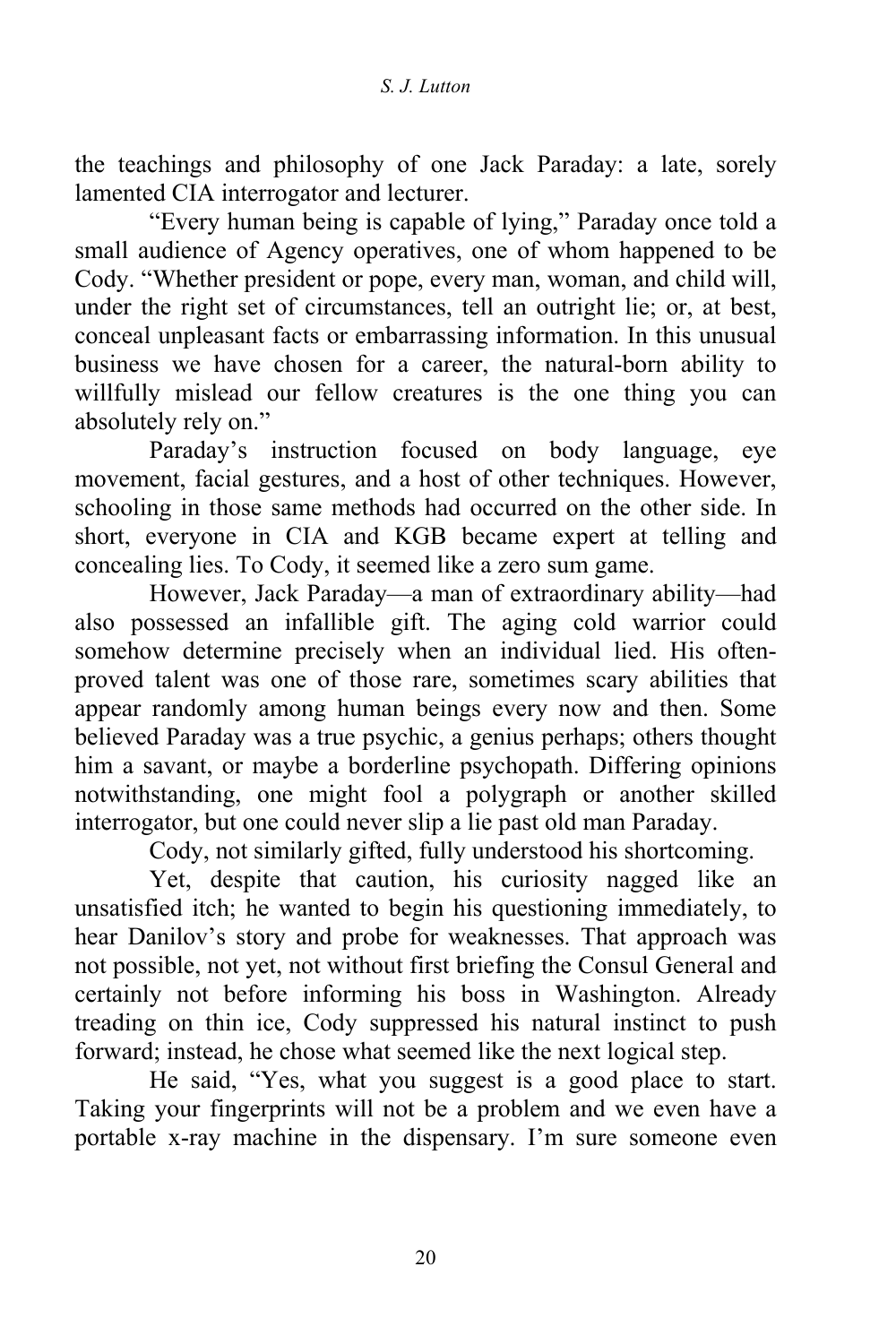knows how it works. First things first however: Are you requesting asylum and safe-housing inside the consulate?"

The old man shook his head. "Not at this time. Much has changed here. The communist apparatus is dysfunctional. The Interior Ministry, what is left of it, no longer follows me or monitors my activities. Like most Federation citizens nowadays, I come and go as funds allow, not as the MVD dictates. Until my true identity is confirmed however, I should continue my life as before."

Danilov's logic made sense. After decades of living inside the Soviet state, prematurely committing himself to a course of action was probably unwise. Assuming, of course, the man was indeed who he claimed to be.

"Are you on holiday today?" Cody asked.

"No, I work four days each week. This is my scheduled day off." He lifted one shoulder, a tiny gesture. "The perquisites of old age. I am not due back at the Institute until Monday morning."

"I see," Cody said. "However, as you may already know, the verification process could be lengthy. Today is Friday. We will send your photograph and fingerprints, along with the Consul General's report, to Moscow via the afternoon courier. They will forward the originals to Washington, probably by Monday. The findings should arrive here the latter part of next week, or possibly not until the week after."

The heavy hitters in Washington would no doubt offer guidance regarding next steps; recommendations Cody intended to follow without deviation. Still, the process would take time.

"Mr. Danilov, if necessary may I contact you at the Institute?"

"I would prefer you did not."

Although the firm response was not surprising, Cody's professional curiosity remained piqued. He desperately wanted to probe for personal information: hometown, schools attended, and details regarding the shootdown. Equally important, he also wanted to explore the possibility of other survivors. Still, questions asked prematurely—or due to ignorance—could add credence to Danilov's claim. That approach might also conflict with specific directions from